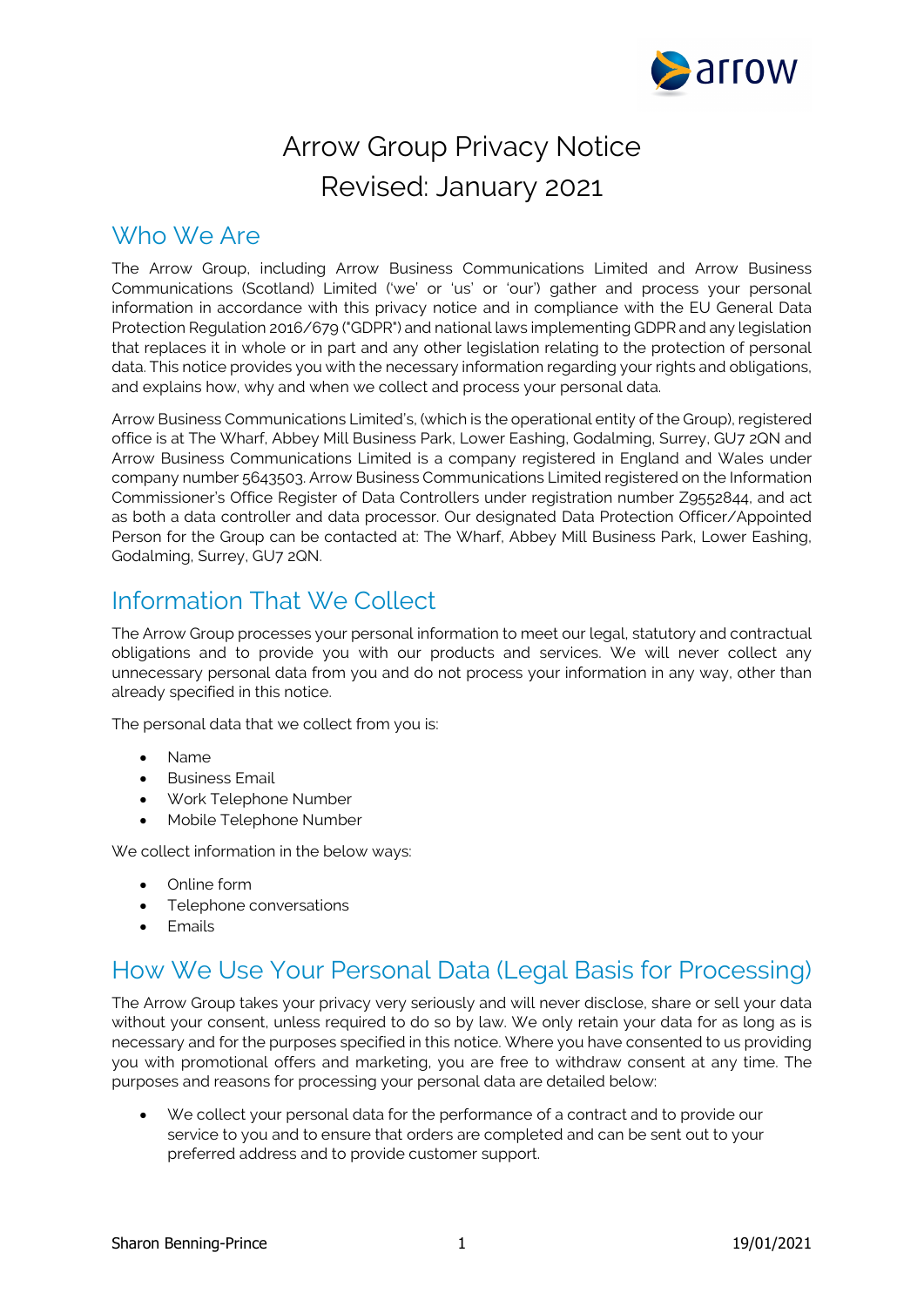

- We may collect information about your calls to our contact centre, including a recording of such call and information about your orders for goods or services. Telephone calls into and out of our contact centres are recorded for the purposes of training and monitoring our staff and verifying your order. We record telephone calls where this is necessary for entering into a contract, or negotiating a contract, with you, or for our legitimate business interests.
- We store your personal data as part of our legal obligation for business accounting and tax purposes and may also be obliged by law to disclose your personal data to a regulatory body or law enforcement agency as part of these legal obligations.
- We store your personal data for the purposes of providing you with information about Arrow's products and services. We may receive information about you from other sources including when we use third party providers to assist us with financial verification checks when you are seeking to open a credit account with us and/or from third party vendors if we use customer lists from such third parties and from other third parties who work with us in connection with our goods or services.

### Your Rights

You have the right to access any personal information that the Arrow Group processes about you and to request information about: –

- What personal data we hold about you
- The purposes of the processing
- The categories of personal data concerned
- The recipients to whom the personal data has/will be disclosed
- How long we intend to store your personal data for
- If we did not collect the data directly from you, information about the source

If you believe that we hold any incomplete or inaccurate data about you, you have the right to ask us to correct and/or complete the information and we will strive to update/correct it as quickly as possible, unless there is a valid reason for not doing so, at which point you will be notified.

You also have the right to request erasure of your personal data or to restrict processing in accordance with data protection laws, as well as to object to any direct marketing from us and to be informed about any automated decision-making that we use. You also have the right to receive personal data, which you have provided to us, in a structured, commonly used and machinereadable format. You also have the right to require us to transfer this personal data to another organisation, at your request.

If we receive a request from you to exercise any of the above rights, we may ask you to verify your identity before acting on the relevant request; this is to ensure that your data is protected and kept secure.

### Sharing and Disclosing Your Personal Information

We do not share or disclose any of your personal information without your consent, other than for the purposes specified in this notice or where there is a legal requirement. The Arrow Group uses third parties to provide the below services and business functions, however all processors acting on our behalf only process your data in accordance with instructions from us and comply fully with this privacy notice, the data protection laws and any other appropriate confidentiality and security measures. If the Arrow Group receives a request from a regulatory body or law enforcement agency, and if permitted under GDPR and other laws, we may disclose certain personal information to such bodies or agencies.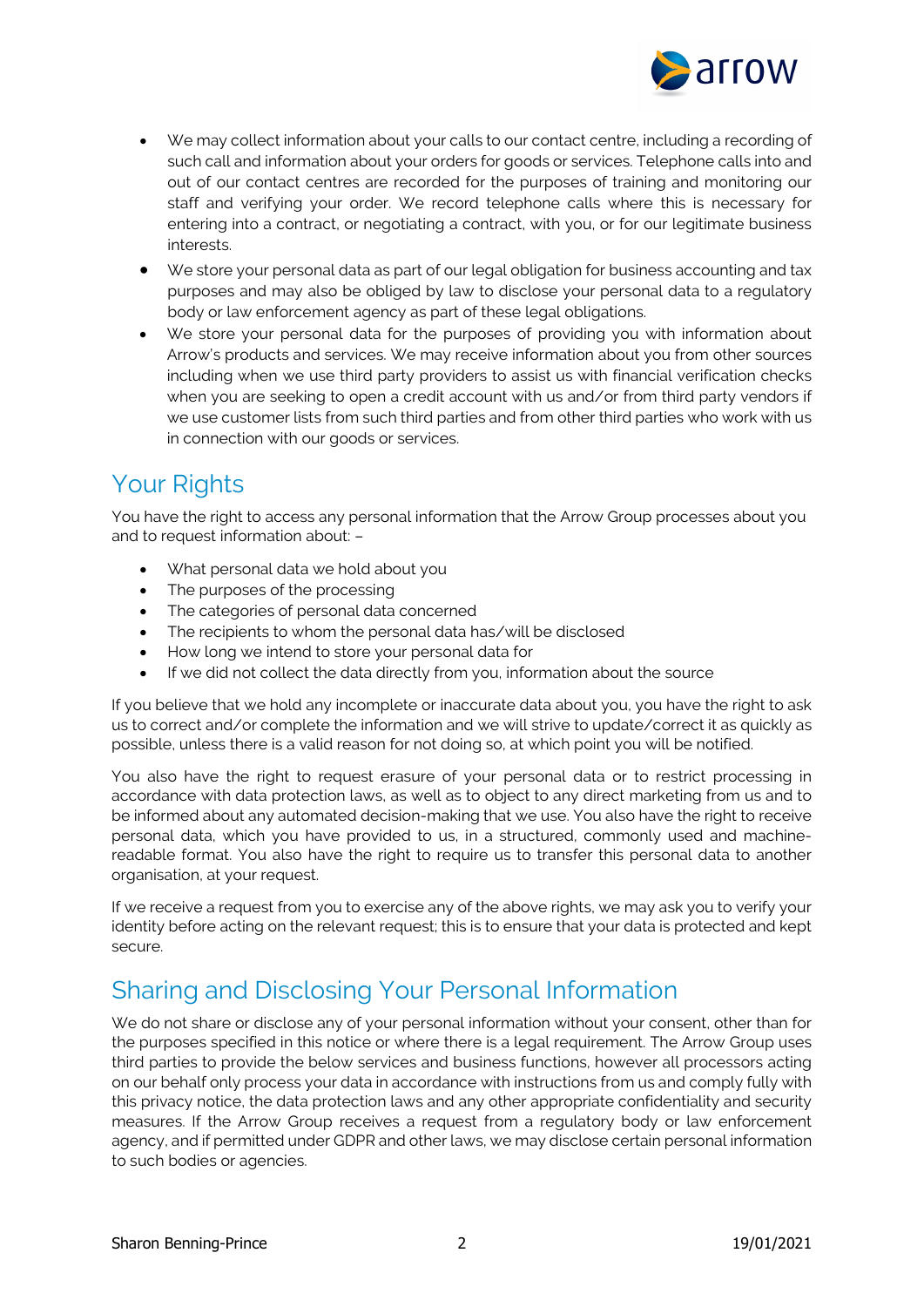

- **IT Systems and Services**
- **Debt Collection Services**
- Credit Reference Agencies
- Direct Marketing Services
- Service Support Providers
- Platform Providers
- Product Suppliers

# Safeguarding Measures

The Arrow Group takes your privacy seriously and we take every reasonable measure and precaution to protect and secure your personal data. We work hard to protect you and your information from unauthorised access, alteration, disclosure or destruction and have several layers of security measures in place, including encryptions and password protection.

#### Consequences of Not Providing Your Data

You are not obligated to provide your personal information to the Arrow Group however, as this information is required for us to provide you with our services and deliver your products, we will not be able to offer some/all of our products or services without it.

## How Long We Keep Your Data

The Arrow Group only ever retains personal information for as long as is necessary and we have strict review and retention policies in place to meet these obligations. We are required under UK tax law to keep your basic personal data (name, address, contact details) for a minimum of 7 years after which time it will be destroyed.

Where you have consented to us using your details for direct marketing, we will keep such data until you notify us otherwise, withdraw your consent or the data will automatically be erased three years after the last communication.

Call recordings are retained for up to 6 years for evidential purposes.

### Promotions & Offers (if applicable)

Occasionally, the Arrow Group would like to contact you with details of the products and services that we provide. If you consent to us using your contact details for these purposes, you have the right to modify or withdraw your consent at any time by using the opt-out/subscribe options or click on the "unsubscribe" link in any such emails that we send to you or by contacting the Arrow Group directly at the contact details below.

If you consent to us contacting you with the above-mentioned marketing and offers, please tick to say how you would like us to contact you: –

Post □ Email □ Telephone □ SMS □ No Communications □

#### Changes to our Privacy Policy

This privacy policy can be changed by us at any time. If we change our privacy policy in the future, we will advise you of material changes or updates to our privacy policy by email, where we are holding your email address.